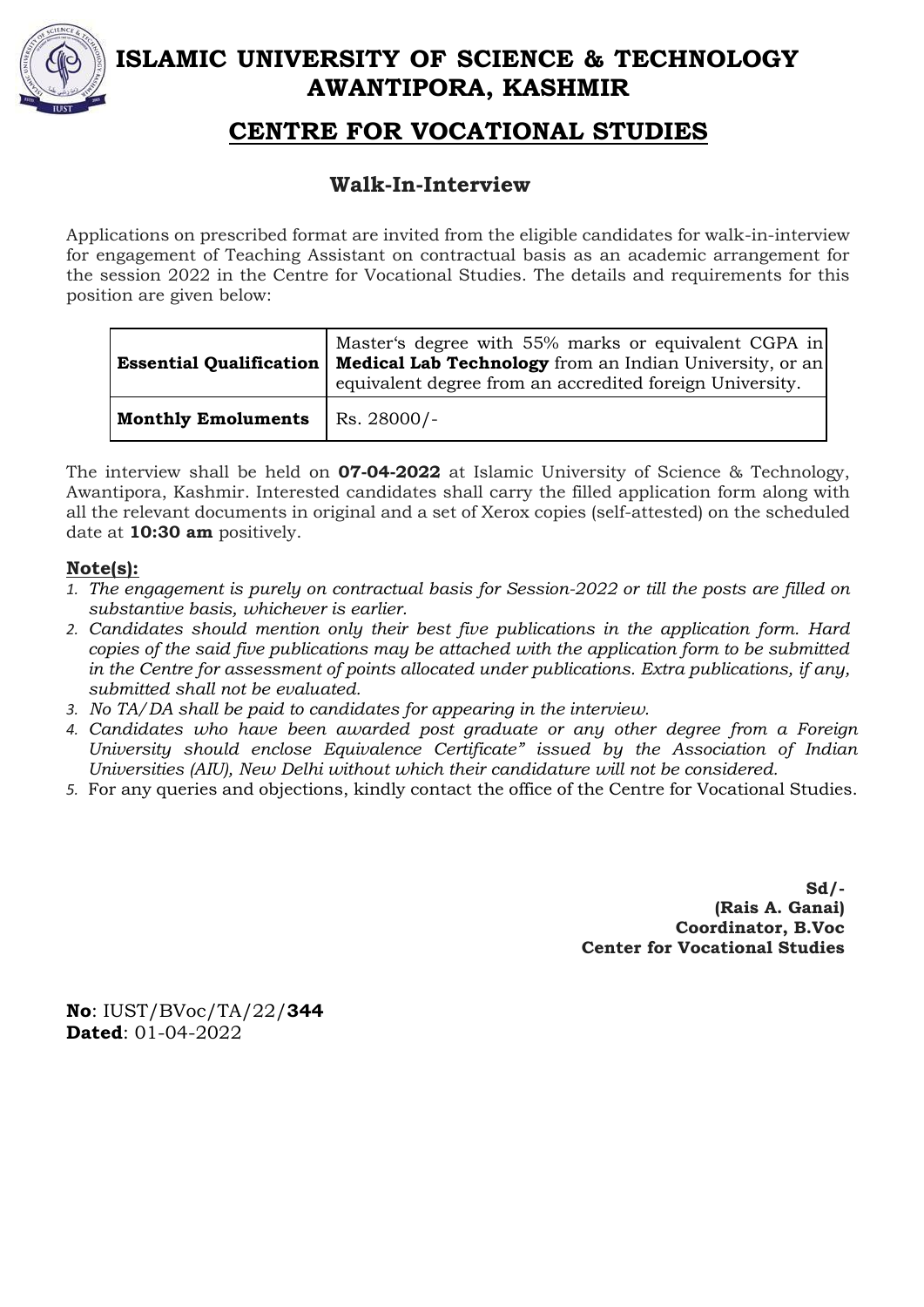

# **ISLAMIC UNIVERSITY OF SCIENCE & TECHNOLOGY AWANTIPORA, KASHMIR**

## **Application Form**

| <b>I. Post Details</b> |                                                      |                                      |  |  |
|------------------------|------------------------------------------------------|--------------------------------------|--|--|
| Post Name:             | <b>Teaching Assistant (Medical Lab Technology)</b>   | Form No.<br>(For office use<br>only) |  |  |
|                        | Advertisement Notification No.:  IUST/BVoc/TA/22/344 |                                      |  |  |
| Department / Centre:   | <b>Centre for Vocational Studies</b>                 |                                      |  |  |
| II. Personal Details   |                                                      |                                      |  |  |
| <b>Applicant Name:</b> | DOB:                                                 |                                      |  |  |
| <b>Father's Name:</b>  | Mother's Name:                                       |                                      |  |  |
| <b>Marital Status:</b> | <b>Spouse Name:</b>                                  | Paste your recent<br>passport size   |  |  |
| Gender:                |                                                      | photograph                           |  |  |
| Mobile Number-I:       | <b>Mobile Number-II:</b>                             |                                      |  |  |
| Email:                 |                                                      |                                      |  |  |

### **III. Permanent/Communication Address**

| <b>Address:</b> |                                    |                                   |                |                   |                 |                          |  |                         |      |                       |
|-----------------|------------------------------------|-----------------------------------|----------------|-------------------|-----------------|--------------------------|--|-------------------------|------|-----------------------|
| District:       |                                    | Pin Code:                         |                |                   |                 |                          |  |                         |      |                       |
|                 | IV. Academic Details (BSc onwards) |                                   |                |                   |                 |                          |  |                         |      |                       |
| S.<br>No.       |                                    | Degree/Examination                | Stream/Subject | Admission<br>Year | Passing<br>Year | <b>Obtained</b><br>Marks |  | <b>Maximum</b><br>Marks | %age | Board /<br>University |
|                 |                                    |                                   |                |                   |                 |                          |  |                         |      |                       |
| $\overline{2}$  |                                    |                                   |                |                   |                 |                          |  |                         |      |                       |
| 3               |                                    |                                   |                |                   |                 |                          |  |                         |      |                       |
| $\overline{4}$  |                                    |                                   |                |                   |                 |                          |  |                         |      |                       |
|                 |                                    | V. Academic Distinctions (If any) |                |                   |                 |                          |  |                         |      |                       |

| S. No | <b>Course Name</b> | <b>Distinction Obtained</b> | <b>Dated</b> |
|-------|--------------------|-----------------------------|--------------|
|       |                    |                             |              |
| ר ו   |                    |                             |              |
| 13    |                    |                             |              |